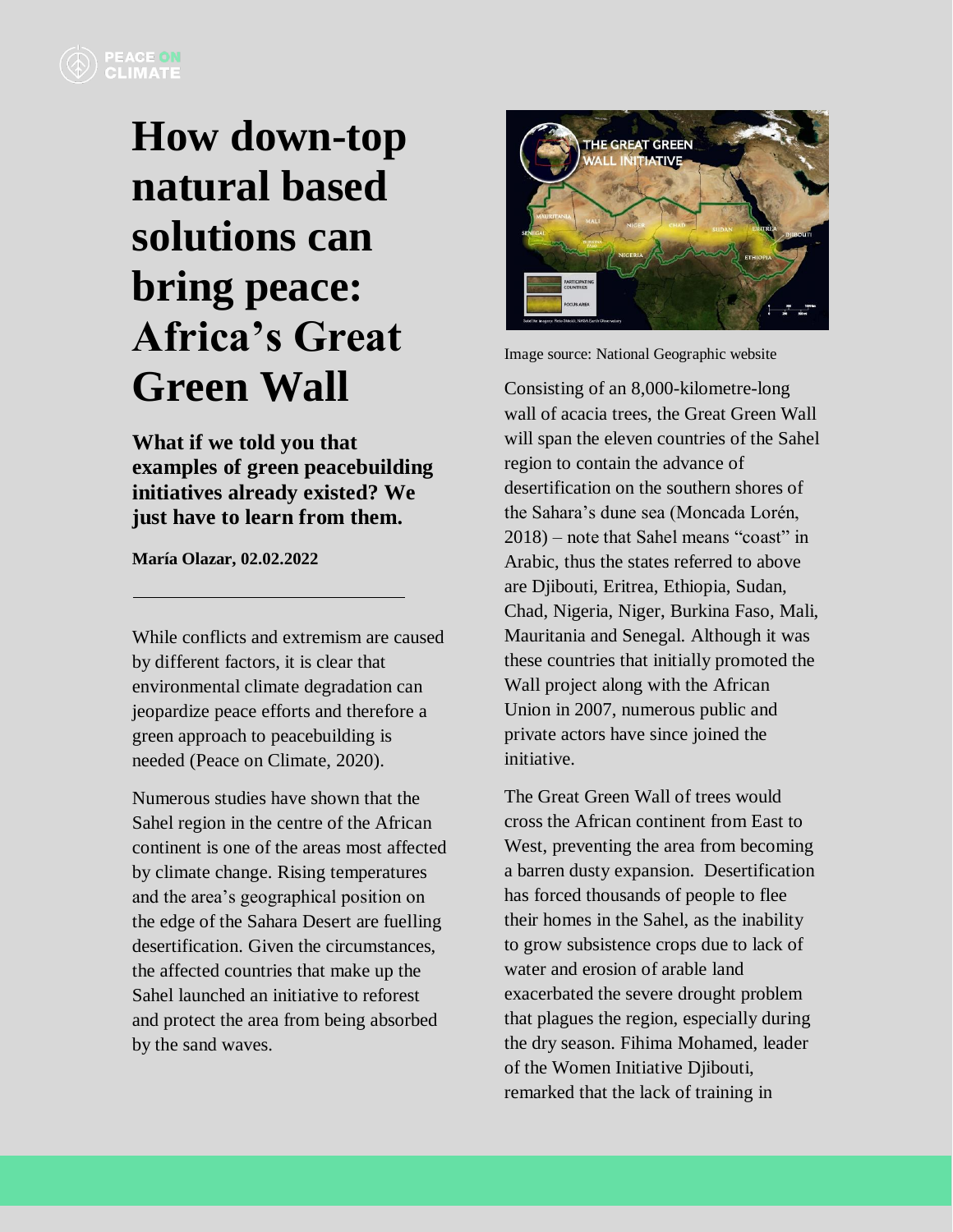farming techniques fed the abandoning of the land by long-time farmers. The latter issue is commonly known as climate migration, which remains an unseen problem in the eyes of the international opinion (Moncada Lorén, 2018). In addition to migration, "*droughts increase the risk of civil war primarily when they strike vulnerable and politically marginalized populations in agrarian societies*" (Theisen et al., 2011).

Agriculture and cattle support nearly twothirds of the population in the Sahel – almost 30% of each country's GDP comes from those sectors. Inhabitants of the region are increasing rapidly in number – it is estimated to be well above by 2050 (Theisen, et al., 2011) – yet arable land is diminishing year after year. The majority of Sahelian countries are already dealing with food insecurity, and the region is likely to be struck hard by climate change (Theisen et al., 2011).

In addition, the following scenarios are presented in several of the countries that will be crossed by the wall, as an example of climate change being a cause of conflict:

As the extent of arable land in northern Nigeria diminishes, desertification and interruptions have increased conflict between farmers and herders. Furthermore, 14 million hectares of the 27.9 million hectare area where restoration is ecologically and economically sustainable are inside the perimeter of devastating conflict areas (Vyawahare, 2021). Access to these areas has been restricted due to a Boko-Haramled Islamic insurgency, which is motivated by the poor living conditions. Chikaodili Orakwue, a research fellow at the Institute for Peace and Conflict Resolution in Abuja specialized in environment and conflict, expressed the concern of Boko Haram being a huge difficulty for the execution of the Great Green Wall.

Some analysts dubbed the Darfur conflict in Sudan as "*the first climate change war*" (Carrington, 2019), with UN Secretary-General Ban Ki-Moon declaring in 2007 that among the numerous political and social underpinnings, it began as an ecological crisis, deriving at least to some degree from climate change.

Regarding Mali, Lionel Badal, a young scholar for the Red Cross/Red Crescent Climate Centre, stated that 80% of the population depends on traditional agriculture or fishing, both of which are particularly sensitive to climate change (Badal, 2011). Climate change will exacerbate the two main factors that contribute to disasters: social vulnerability and climate hazards, if nothing is done (Mamby Fofana, climate expert for the Swedish Embassy in Bamako).

Those are little examples of the situation in the countries that will be hit the hardest by climate change, which is why the Great Green Wall initiative will be of a high success. Among the benefits of the wall, it is to report that the leaves of the trees of vegetation provide compost for the soil and the leafy canopies raise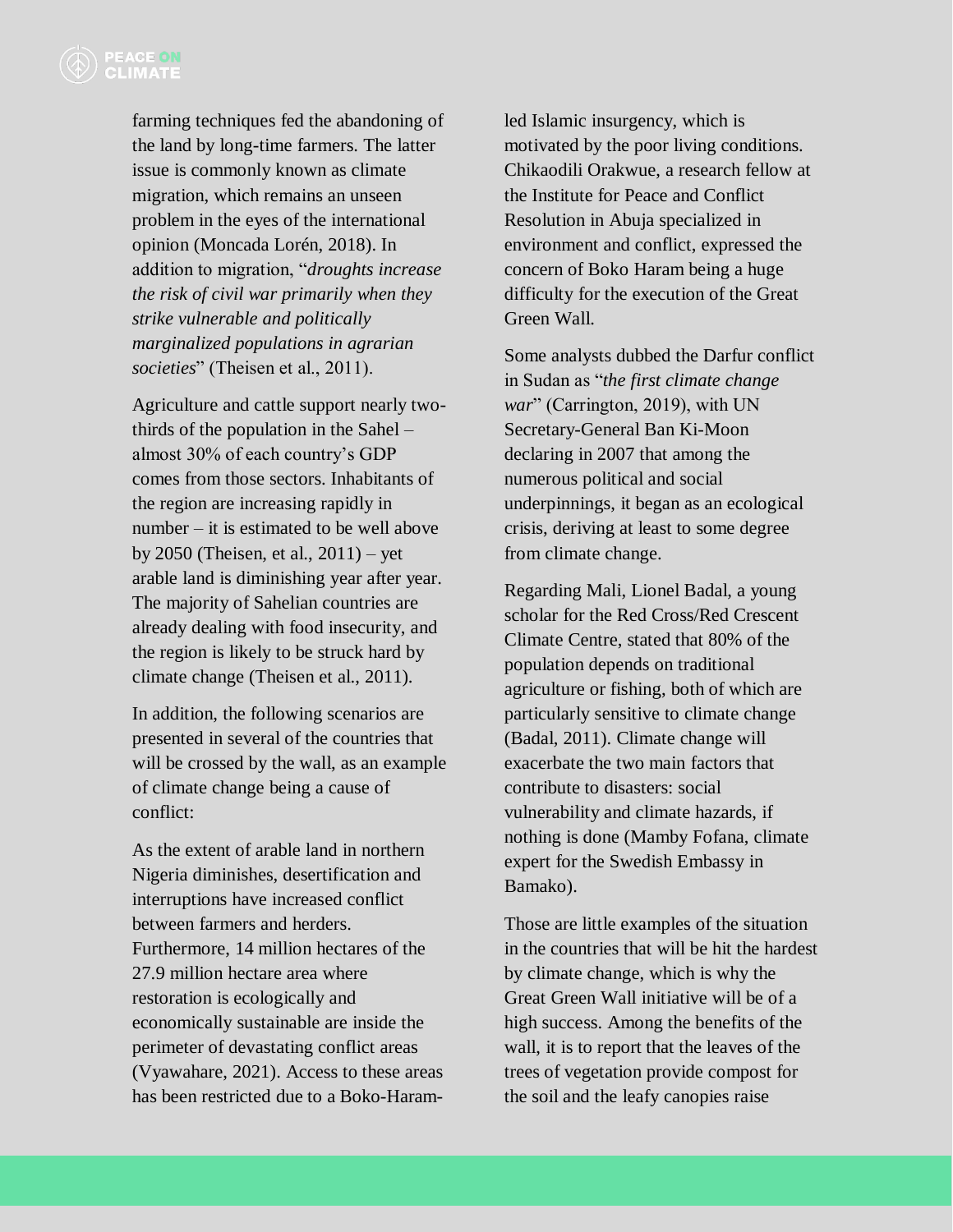humidity and shade for the locals, which also helps to reduce water consumption in a region accustomed to water rationing. Tree roots keep water trapped underground and protect the soil from erosion, allowing water to flow back into dry wells thanks to this green armour against the desert.

In the fight against desertification, five million hectares of land have been restored in Nigeria, for instance, and twenty thousand green employments have been generated. More that eleven thousand trees have been planted in Senegal, reclaiming twenty five thousand hectares of land (Fröhlich, 2020). Janani Vivekananda expressed that "*the project would be a good way to create peace. But if investments are only made in stable states* – which is what many international actors are defending – *then it will harm the weakest who, without investments, are exposed to further conflicts and climate change*".

revitalized the local economy. *"With all hands on deck and concerted efforts at land restoration by African leaders, I am optimistic that Africa's ambition of restoring over 100 million hectares of degraded landscape for productive agriculture is achievable*" (Buhari, 2021). This environmental victory will translate into livelihoods, jobs and futures for the inhabitants who have this arid corner of the world as their home, the frontier of climate change.

It is thanks to projects like this one, which tackle both climate change and conflict at the same time by creating a better life for their surrounding communities, that humanity has a chance to move forward. It is now only up to decision-makers to position themselves, take action and support and fund projects like this one worldwide.



Image source: Great Green Wall website

The reforestation movement has mobilized thousands of people who used to go hungry but now only have to walk the green wall in search of work, so the Great Green Wall of Africa has